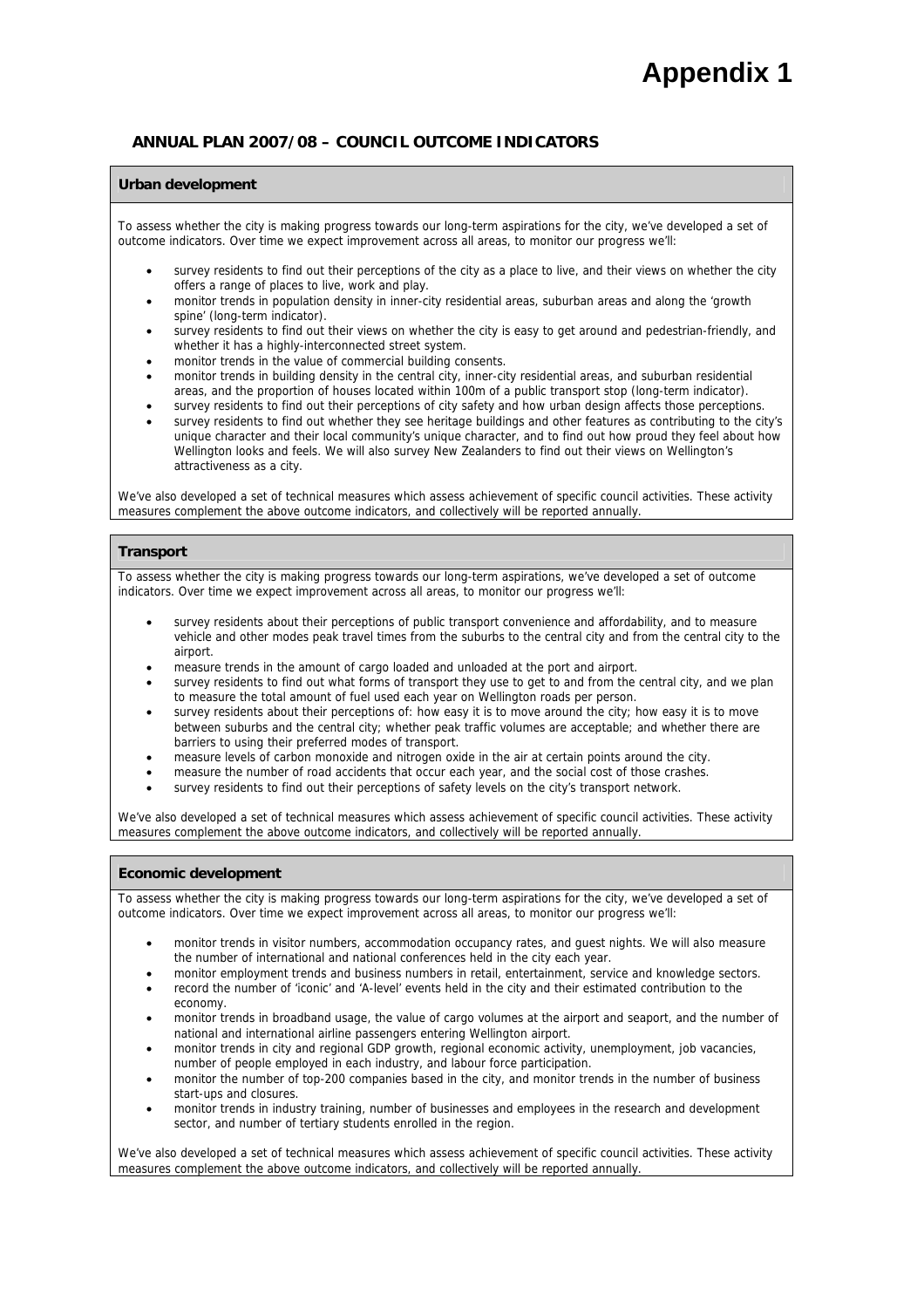#### **Environment**

To assess whether the city is making progress towards our long-term aspirations for the city, we've developed a set of outcome indicators. Over time we expect improvement across all areas, to monitor our progress we'll:

- measure the number of hectares of open space land we own or maintain per capita. We'll also monitor resident usage of the city's open spaces (including parks, Town Belt, reserves etc).
- survey residents to find out what percentage think the city's natural environment is appropriately managed and protected.
- survey residents to find out what action they're taking to reduce waste from their homes (eg by recycling or composting), and what steps they're taking to reduce pollution of the stormwater network. We'll also measure the number of hours worked by recognised environmental volunteer groups.
- keep a record of the number of kilometres of tracks we maintain throughout the city.
- monitor trends in the total amount of waste going to the city's landfill per capita, total water use per capita, total energy use per capita, and total recyclable material Council staff divert from the landfill per capita. We'll also measure the city's ecological footprint.
- monitor trends in air quality (measured in particulate matter), and number of energy supply interruptions.
- monitor trends in: the number of macroinvertaebrates in city streams; water quality; native bird populations; and native vegetation in reserve areas.
- monitor trends in the number of visitors to key environmental attractions (including Wellington Zoo, Karori Wildlife Sanctuary, Wellington Botanic Garden and Otari Wilton's Bush).

We've also developed a set of technical measures which assess achievement of specific council activities. These activity measures complement the above outcome indicators, and collectively will be reported annually.

#### **Cultural wellbeing**

To assess whether the city is making progress towards our long-term aspirations for the city, we've developed a set of outcome indicators. Over time we expect improvement across all areas, to monitor our progress we'll:

- survey residents to find out what percentage think the city's local identity is appropriately managed and protected.
- measure the number of events held at key venues in the city.
- measure the number of weekends on which at least one "cornerstone" cultural or arts event is held in the city
- survey Wellingtonians and New Zealanders to find out what percentage say that Wellington is the events capital of New Zealand
- survey Wellingtonians and New Zealanders to find out what percentage say that Wellington is the arts capital of New Zealand
- monitor the number of national arts organisations, professional and amateur theatre groups in the city.
- survey Wellingtonians and New Zealanders to find out what percentage thinks the city has a diverse arts scene.
- survey residents to find out what percentage has attended an arts or cultural event over the previous 12 months (this information will analysed by age and demographic group). We will also monitor the number of businesses and employees engaged in the arts and cultural sector.

We've also developed a set of technical measures which assess achievement of specific council activities. These activity measures complement the above outcome indicators, and collectively will be reported annually.

#### **Social and recreation**

To assess whether the city is making progress towards our long-term aspirations for the city, we've developed a set of outcome indicators. Over time we expect improvement across all areas, to monitor our progress we'll:

- survey residents to find out whether they think the city offers a range of recreation activities, and to find out how they feel about their overall quality of life. We also plan to measure trends in local and central government housing provision as a proportion of all rented housing units in the city.
- survey residents to find out whether they think cultural diversity makes the city a better place to live.
- monitor trends in participation in sports clubs and use of Council community and recreation facilities. We will also survey residents to find out what barriers they regard as restricting their participation in recreation activities.
- survey residents to find out whether they feel a sense of community with others in their local neighbourhood.
- monitor trends: in social deprivation (based on the proportion of residents living in each decile); residents' frequency of physical activity; residents' life expectancy; and incidence of the most prevalent food-borne and water-borne diseases.
- monitor crime rates in the city, and we will survey residents to find out their views on the safety of the central city and suburban areas, and to find out how prepared they are for a civil emergency.

We've also developed a set of technical measures which assess achievement of specific council activities. These activity measures complement the above outcome indicators, and collectively will be reported annually.